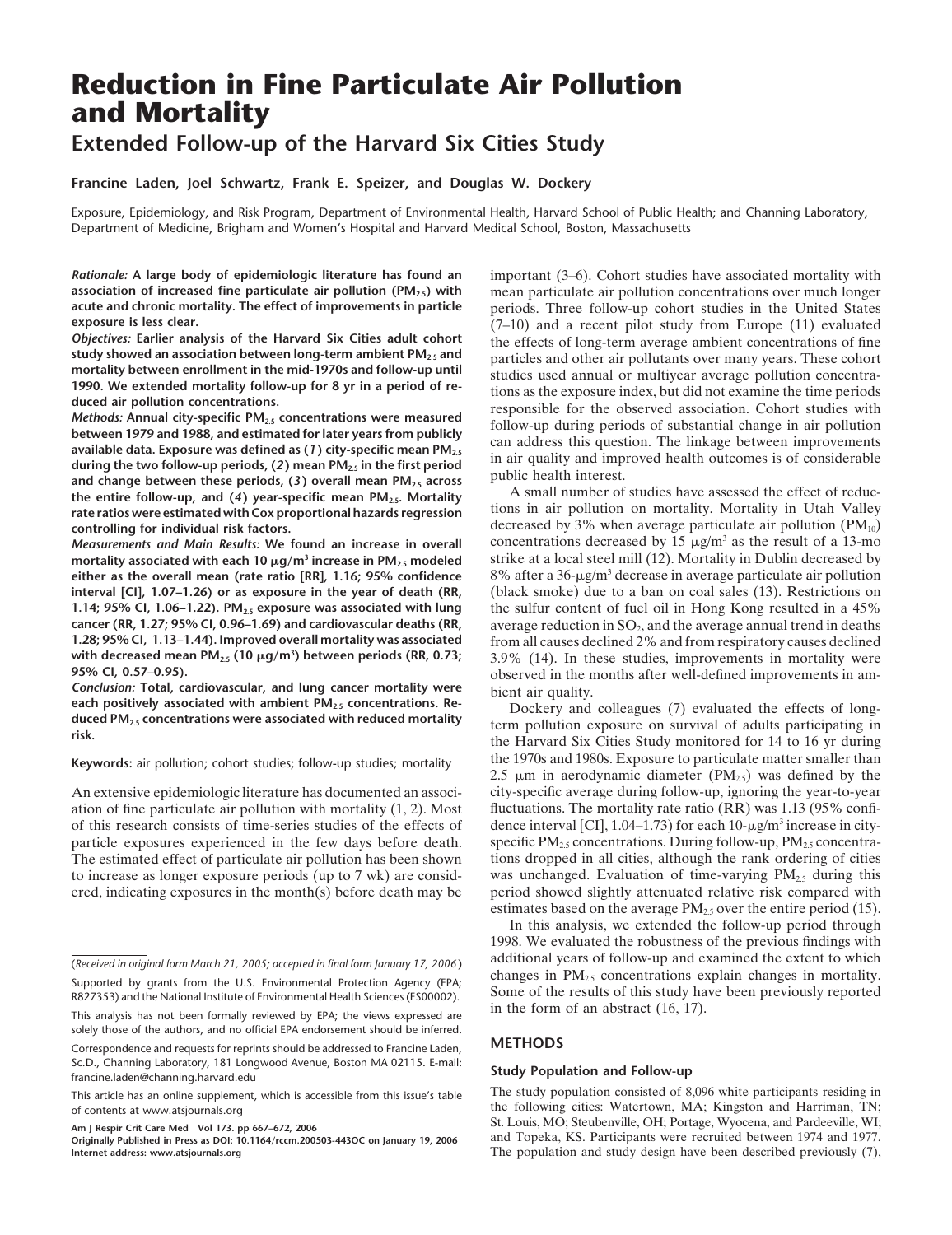and additional details are provided in the online supplement. Date and cause of death were determined by searching the National Death Index for calendar years 1979 to 1998. Deaths between 1974 and 1978 were identified from next-of-kin reports and Social Security records (7). Survival times were calculated as death date (or December 31, 1998, for surviving participants) minus enrollment date.

#### **Air Pollution Concentrations**

Each participant's air pollution concentration was defined by city-specific mean concentrations of  $PM<sub>2.5</sub>$ . During the original Six Cities follow-up (1979–1987), daily ambient  $PM<sub>2.5</sub>$  concentrations were measured at a centrally located air-monitoring station in each community (18). We estimated daily  $PM_{2.5}$  concentrations after the shutdown of the Six Cities monitoring (1985–1998) using city-specific regression equations based on extinction coefficient (humidity-corrected visibility data from local airports) (19), routinely collected  $PM_{10}$  concentrations (Environmental Protection Agency Aerometric Information Retrieval System [AIRS]) from representative monitors within 80 km, and indicators for season. (More details on the monitors selected and exposure metrics are provided in the online supplement) City-specific annual mean  $PM<sub>2.5</sub>$  was calculated as the average of the quarterly mean of the estimated seasonal values. The Pearson correlation (*r*) between the estimated and observed annual mean  $PM_{2.5}$  from the Six Cities monitors during the years when both were available (1985–1987) was 0.93.

#### **Statistical Analysis**

We estimated mortality rate ratios associated with PM<sub>2.5</sub> by Cox proportional hazards regression models (20), controlling for baseline individual risk factors and potential confounders. Time on study was measured by calendar date. Subjects were stratified by sex and 1-yr age groups, such that each sex/age group had its own baseline hazard. We controlled for current or former smoking, number of pack-years of smoking for former and current smokers separately, education, and body mass index (linear and squared terms). We first modeled exposure using periodspecific (1974–1989 vs. 1990–1998) indicators for city. The end date of the original National Death Index search (1,989) was chosen as the cutoff. (Note that the Dockery and colleagues analysis [7] included several months of follow-up in 1990, which we have assigned to Period 2.) Portage, the city with the lowest  $PM<sub>2.5</sub>$  levels, was the reference. To adjust for temporal trends in mortality, we included an indicator for period. We then assessed the association of mortality with average cityspecific  $PM_{2.5}$  for the entire period of follow-up (pollution averaged from 1980–1998) and with the period-specific average  $PM_{2.5}$ . We tested for a difference in association between the two periods with an interaction term (period by  $PM_{2.5}$ ) in the model. To evaluate the effect of change in mean  $PM_{2.5}$  between the two periods, we estimated the associations of period-specific mortality by including both the mean  $PM_{2.5}$  in Period 1 (1980–1985) and the change in mean  $PM_{2.5}$  between Period 1 and Period 2 (Period 2 [1990–1998] minus Period 1) in the model

simultaneously. Finally, we treated city-specific yearly mean  $PM_{2.5}$  levels as a time-varying exposure variable to evaluate the effect of particle exposures in the year of death. All analyses were performed using SAS software (version 8; SAS Institute, Cary, NC).

#### **RESULTS**

## **Characteristics of the Dataset**

The cohort has been described in detail elsewhere (7). In brief, the average age of participants at the beginning of the study was 50 yr (range, 25–74 yr) and 55% were female. Average body mass index was 25.8 kg/m<sup>2</sup> (standard deviation, 4.5). Current smoking on enrollment ranged from 33% in Topeka to 40% in Watertown, and former smoking ranged from 21% in Harriman to 25% in both Topeka and Watertown. Education varied between cities; 12% of participants in Topeka and 45% in St. Louis had less than a high school education.

There were 104,243 person-years of follow-up and 1,364 deaths between 1974 and 1989 (Period 1) and an additional 54,735 personyears of follow-up and 1,368 deaths between 1990 and 1998 (Period 2; Table 1). The overall death rate was 13.1 deaths per 1,000 person-years in Period 1 and 25.0 in Period 2, reflecting the aging of this cohort. As in previous analyses, crude mortality rates were highest in Steubenville and St. Louis (Table 1).

#### **Trends in PM2.5 Concentrations**

Annual mean  $PM<sub>2.5</sub>$  concentrations decreased during the study period in all cities (Figure 1) but most dramatically in the dirtiest cities. Fitting a straight line to the annual means,  $PM_{2.5}$  declined on average 7  $\mu$ g/m<sup>3</sup> per decade in Steubenville, 5  $\mu$ g/m<sup>3</sup> in St. Louis, 3  $\mu$ g/m<sup>3</sup> in Watertown, 2  $\mu$ g/m<sup>3</sup> in Harriman, 1  $\mu$ g/m<sup>3</sup> in Portage, and less than  $1 \mu g/m^3$  in Topeka.

#### **Association of PM2.5 with Mortality**

We calculated city-specific adjusted all-cause mortality rate ratios for Period 1, Period 2, and the complete period of followup compared with Portage (Table 2). City-specific rate ratios decreased with decreasing  $PM_{2.5}$  (Figure 2). Similar results were found for cardiovascular mortality (*see* online supplement).

The effect of each 10- $\mu$ g/m<sup>3</sup> increase in average annual PM<sub>2.5</sub> pollution was comparable in Period 1 (RR, 1.17; 95% CI, 1.08– 1.26; p - 0.0001) and Period 2 (RR, 1.13; 95% CI, 1.01–1.27;  $p = 0.03$ , interaction  $p = 0.82$ ). Controlling for exposure in Period 1, each 10- $\mu$ g/m<sup>3</sup> reduction in Period 2 mean PM<sub>2.5</sub> was associated with a reduction in risk (RR, 0.73; 95% CI, 0.57–0.95;  $p = 0.019$ ;

**TABLE 1. NUMBER OF PERSON-YEARS OF FOLLOW-UP AND TOTAL DEATHS IN SIX CITIES: PERIOD 1 (1974–1989 FOLLOW-UP) AND PERIOD 2 (1990–1998 FOLLOW-UP)**

| Characteristics                               | Portage | Topeka | Watertown | Harriman | St. Louis | Steubenville |
|-----------------------------------------------|---------|--------|-----------|----------|-----------|--------------|
| No. participants                              | 1.630   | 1.238  | 1,332     | 1.258    | 1.292     | 1,346        |
| Period 1* (1,364 deaths; 104,243 person-yr)   |         |        |           |          |           |              |
| Person-yr                                     | 20,224  | 14.967 | 18,640    | 16,991   | 16,572    | 16,849       |
| No. deaths                                    | 212     | 149    | 238       | 219      | 267       | 279          |
| Deaths/1,000 person-yr                        | 10.5    | 10.0   | 12.8      | 12.9     | 16.1      | 16.6         |
| Average $PM_{2.5}$ ( $\mu$ g/m <sup>3</sup> ) | 11.4    | 12.4   | 15.4      | 20.9     | 19.2      | 29.0         |
| Period 2 (1,368 deaths; 54,735 person-yr)     |         |        |           |          |           |              |
| Person-yr                                     | 11.658  | 9.062  | 8.979     | 8.363    | 8.172     | 8,501        |
| No. deaths                                    | 264     | 184    | 194       | 229      | 251       | 246          |
| Deaths/1,000 person-yr                        | 22.6    | 20.3   | 21.6      | 27.4     | 30.7      | 28.9         |
| Average $PM_{2.5}$ , $\mu q/m^3$              | 10.2    | 13.1   | 12.1      | 18.1     | 13.4      | 22.0         |

\* Period 1 is restricted to 1,974 through 1989, whereas the original Dockery and colleagues (7) analysis included person-years of follow-up through June 1991 for a total of 111,076 person-years and 1,430 deaths. In Period 1, average PM<sub>2.5</sub> ( $\mu$ g/m<sup>3</sup>) is the mean concentration in 1980–1985, the years when there are monitoring data for all cities (18). In Period 2, average PM<sub>2.5</sub> is the mean concentrations of the estimated  $PM_{2.5}$  in 1990–1998.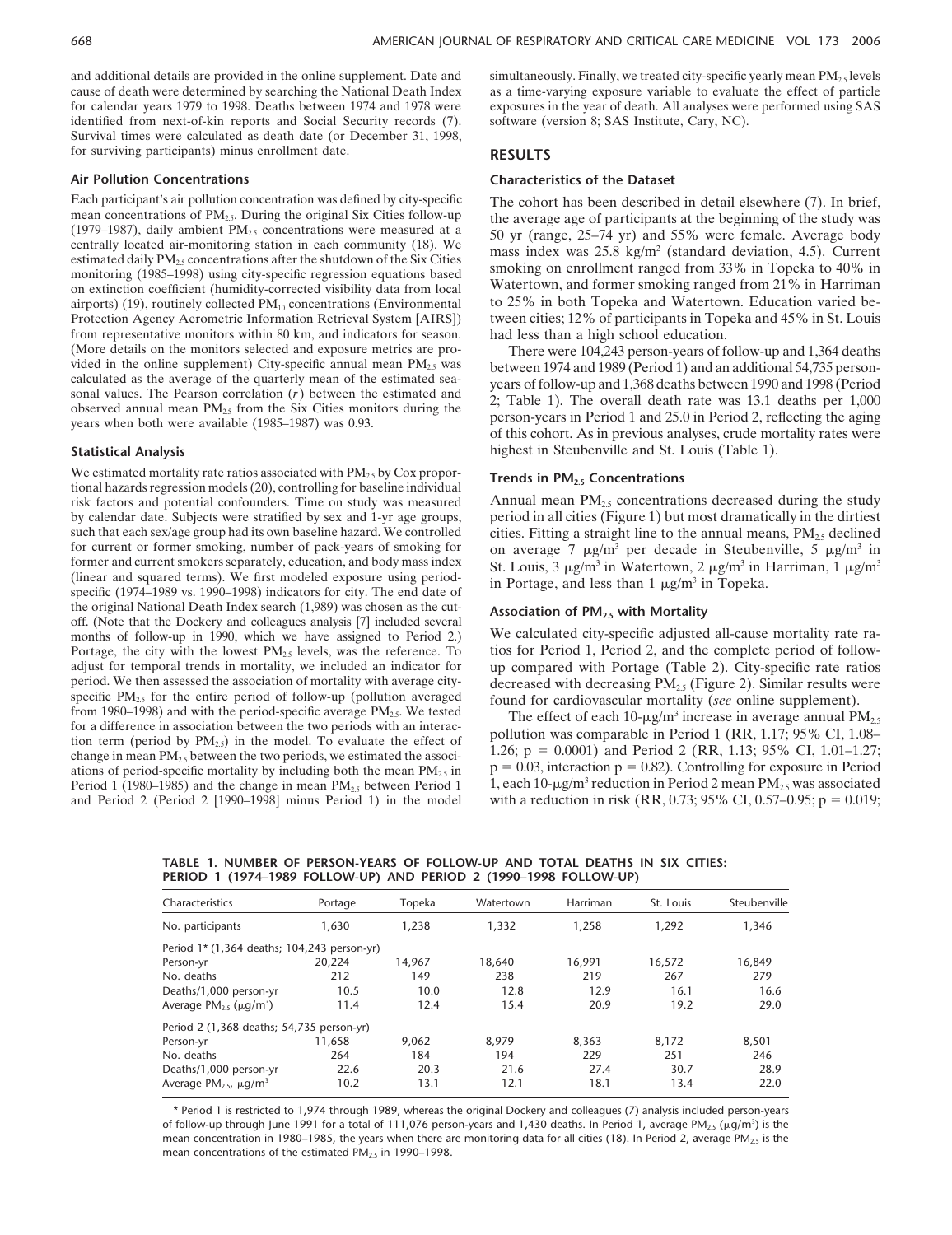

**Figure 1.** Annual average concentrations of  $PM_{2.5}$  in the Harvard Six Cities Study. (Six Cities monitoring data for available years 1980–1988 and  $PM<sub>2.5</sub>$  estimated from Aerometric Information Retrieval System and extinction data for years where Six Cities data were not available.)

Table 3). We found an increased risk of total mortality associated with each 10- $\mu$ g/m<sup>3</sup> increase in average PM<sub>2.5</sub> over the entire follow-up period (RR, 1.16; 95% CI, 1.07–1.26;  $p = 0.0004$ ; Table 3). We found essentially the same association of total mortality with the annual mean  $PM<sub>2.5</sub>$  level in the year of death  $(RR, 1.14; 95\% \text{ CI}, 1.06-1.22; p = 0.0003)$ . These results were not substantially changed in sensitivity analyses, removing one city at a time from the analysis (data not shown).

Cardiovascular mortality was positively associated with average PM<sub>2.5</sub> over the entire follow-up ( $p < 0.0001$ ; Table 3). We found lung cancer mortality positively associated with average  $PM<sub>2.5</sub>$  (p = 0.10; Table 3). Respiratory mortality also was positively associated with average  $PM_{2.5}$  (Table 3), but the association was not statistically significant ( $p = 0.63$ ). There was no association ( $p = 0.71$ ) with other causes of death (Table 3). There were stronger reductions in cardiovascular and respiratory mortality risk with each 10- $\mu$ g/m<sup>3</sup> improvement in city-specific mean PM<sub>2.5</sub> in Period 2 compared with Period 1 (Table 3), but little evidence of reductions in lung cancer risk (Table 3).

# **DISCUSSION**

With approximately 50% more person-years of follow-up and twice the number of deaths compared with the original Six Cities chronic mortality air pollution analysis (7), we observed significant associations of fine particulate air pollution with mortality. More importantly, we were able to evaluate the effect of changing average ambient  $PM_{2.5}$  concentrations since the original follow-up. Covariate adjusted mortality rates declined between 1974 and 1989 (Period 1) and 1990 and 1998 (Period 2), consistent with the general increase in adult life expectancy in the United States. However, the drop in the adjusted mortality rate was largest in the cities with the largest reductions in  $PM_{2.5}$  after controlling for such a period effect. The proportional hazards rate ratio for a 10- $\mu$ g/m<sup>3</sup> increase in PM<sub>2.5</sub> was comparable in both of these periods. However, we found a reduction in risk: 0.73 for each 10- $\mu$ g/m<sup>3</sup> decrease in mean PM<sub>2.5</sub> between periods. This reduction was observed specifically for deaths due to cardiovascular and respiratory disease and not from lung cancer, a

**TABLE 2. ADJUSTED TOTAL MORTALITY RATE RATIOS AND 95% CONFIDENCE INTERVALS ESTIMATED FROM COX PROPORTIONAL HAZARDS MODEL FOR EACH FOLLOW-UP PERIOD (1974–1989 AND 1990–1998) AND THE COMPLETE FOLLOW-UP (1974–1998)**

|                        | Period 1            | Period 2            | Complete            |
|------------------------|---------------------|---------------------|---------------------|
| Person-Yr of Follow-up | 104,243             | 54,735              | 158,978             |
| Deaths                 | 1,364               | 1,368               | 2,732               |
|                        | RR (95% CI)         | RR (95% CI)         | RR (95% CI)         |
| City-specific model*   |                     |                     |                     |
| Portage                | 1.00                |                     | 1.00                |
| Topeka                 | $1.06(0.86 - 1.31)$ | $1.01(0.83 - 1.22)$ | $1.03(0.89-1.19)$   |
| Watertown              | $1.06(0.87-1.28)$   | $0.82(0.67-1.00)$   | $0.95(0.83 - 1.08)$ |
| Harriman               | $1.19(0.98-1.44)$   | $1.10(0.91 - 1.33)$ | $1.15(1.01-1.32)$   |
| St. Louis              | $1.15(0.96-1.38)$   | $0.96(0.80-1.15)$   | $1.05(0.93-1.20)$   |
| Steubenville           | $1.31(1.10-1.57)$   | $1.06(0.89-1.27)$   | $1.18(1.04 - 1.34)$ |
| Period                 | 1.00                | $0.97(0.70-1.35)$   |                     |
|                        |                     |                     |                     |

Definition of abbreviations: CI = confidence interval; RR = rate ratio.

Rate ratios have been adjusted for age in 1-yr categories, sex, current smoker, current pack-years of smoking, former smoker, former pack-years of smoking, less than high school education, and linear and quadratic terms for body mass index.

\* City-specific rate ratios are all expressed in relation to Portage.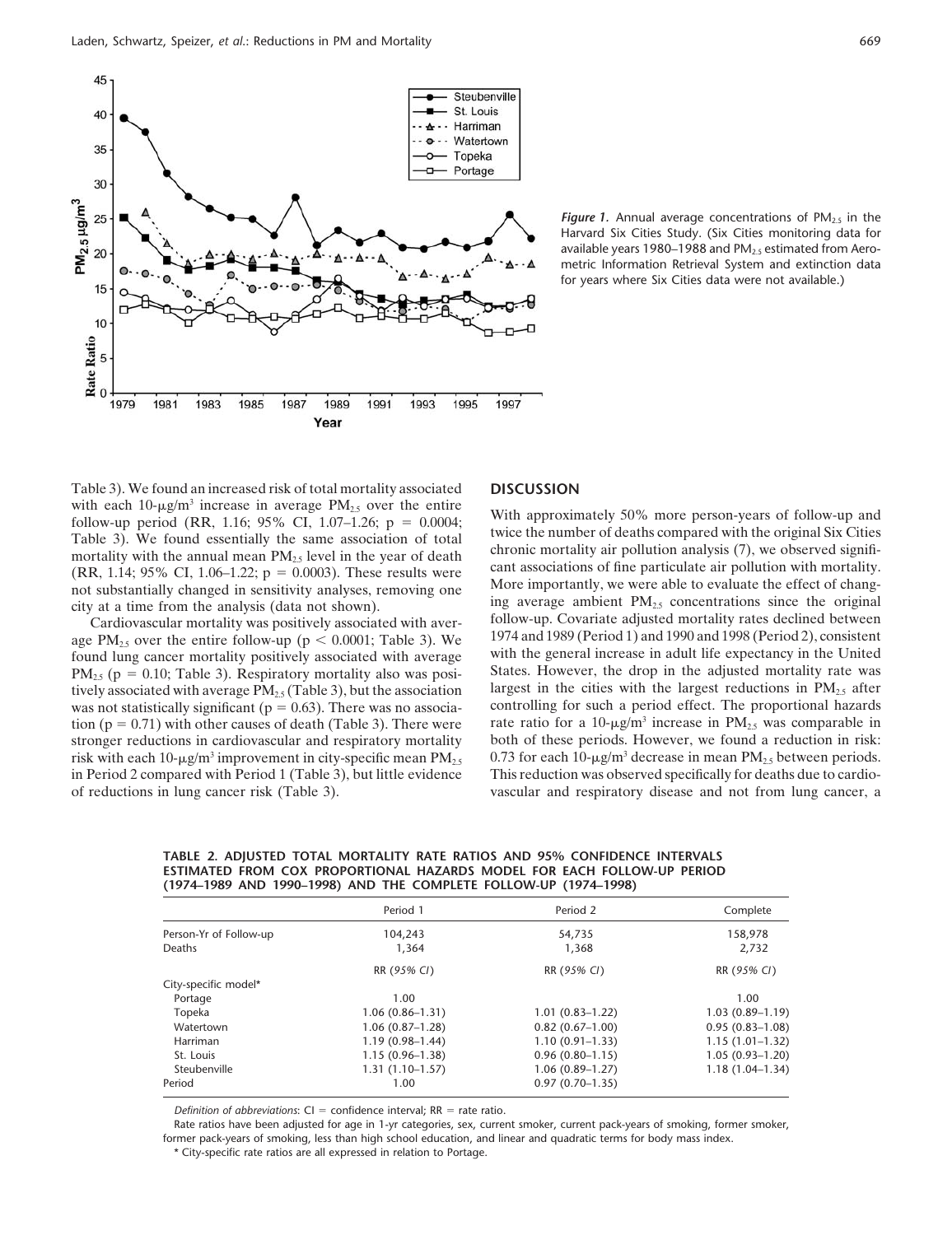

*Figure 2.* Estimated adjusted rate ratios for total mortality and PM<sub>2.5</sub> levels in the Six Cities Study by period. P denotes Portage, WI (reference for both periods); T = Topeka, KS; W = Watertown, MA; L = St. Louis,  $MO$ ;  $H = Harriman$ ,  $TN$ ;  $S = Steubenville$ ,  $OH$ . A term for Period 1 (1 if Period 2, 0 if Period 1) was included in the model. *Bold letters* represent Period 1 (1974–1989) and *italicized letters* represent Period 2 (1990–1998). In Period 1, PM $_{2.5}$  ( $\mu$ g/m $^3$ ) is defined as the mean concentration during 1980–1985, the years where there are monitoring data for all cities (18). In Period 2,  $PM_{2.5}$  is defined as the mean concentrations of the estimated  $PM<sub>2.5</sub>$  in 1990–1998.

disease with a longer latency period and less reversibility. These findings suggest that the mortality effects of long-term air pollution may be at least partially reversible over periods of a decade.

We found equivalent, statistically significant increased risk in overall mortality associated with each  $10-\mu g/m^3$  increase in  $PM_{2.5}$  modeled either as average over the entire follow-up (RR, 1.16; 95% CI, 1.07–1.26) or as average in the year of death (RR, 1.14; 95% CI, 1.06–1.22). These findings also suggest that mortality effects may be partially reversible, but over time periods possibly as short as a year.

Exposure to  $PM_{2.5}$  was statistically significantly associated with deaths due to cardiovascular disease, and the association

with lung cancer mortality was of borderline significance. The number of nonmalignant respiratory deaths was small (although comparable to numbers for lung cancer), but the  $PM_{2.5}$ -associated risk was positive, although weak.

Chronic exposure studies have observed increased mortality rates associated with PM. However, the evidence is limited mainly to the Harvard Six Cities Study and three other studies. The American Cancer Society Study, a cohort of 552,138 adults with 7 yr of follow-up, assessed risk for 151 U.S. metropolitan statistical areas (8). With an additional 9 yr of follow-up, statistically significant elevations in risk associated with  $PM<sub>25</sub>$  were observed for all-cause, lung cancer, and cardiopulmonary mortality (10). In analyses of cause-specific mortality, each  $10$ - $\mu$ g/m<sup>3</sup> increase in  $PM_{2.5}$  was associated with 8 to 18% increases in cardiovascular mortality, but only weak associations were found with nonmalignant respiratory deaths (21). In the Adventist Health Study of Smog, a 15-yr follow-up of 6,338 nonsmoking Californians, Abbey and coworkers found mean  $PM_{10}$  associated with increased lung cancer mortality in men and women, and nonsignificantly increased all-cause and cardiopulmonary mortality in men (9). A pilot prospective study of 4,466 participants monitored for 8 yr in the Netherlands concluded that long-term exposure to traffic-related particulate air pollution measured by black smoke was associated with increased all-cause mortality (11).

Although a large body of literature has shown associations between particulate air pollution and mortality, the relative contributions of acute and chronic exposures are not known. Effect estimates from prospective studies are substantially greater than those indicated by daily time-series studies (22). The majority of this difference may be explained by expanding the exposure period from days to months. Two independent studies have assessed the mortality effects over 40 d rather than 1 or 2 d after particle exposure. In both studies, the extended PM effects for periods of up to 6 wk were at least twice the short-term effects (3, 5). Schwartz showed in a time-series study in Boston that moving the time scale from days to months (i.e., 60 d) increased the estimated PM effect and captured approximately half the difference between the time-series and long-term cohort studies (4). He concluded that decades of exposure are not required to develop most of the risk increase seen in cohort studies. Our

**TABLE 3. ADJUSTED PROPORTIONAL HAZARD MORTALITY RATE RATIOS AND 95% CONFIDENCE INTERVALS FOR A 10-g/m3 INCREASE IN AVERAGE AMBIENT PM2.5 OVER THE ENTIRE FOLLOW-UP (1974–1998) AND THE RATE RATIOS FOR AVERAGE PM2.5 IN PERIOD 1 AND THE DECREASE IN LEVELS BETWEEN THE TWO PERIODS**

|                 |       | RR (95% CI)                                         |                                             |                                                |  |  |  |  |
|-----------------|-------|-----------------------------------------------------|---------------------------------------------|------------------------------------------------|--|--|--|--|
|                 |       | Model 1                                             |                                             | Model 2                                        |  |  |  |  |
|                 | Cases | Entire Follow-Up<br>Average $PM_{2.5}$ <sup>†</sup> | Period 1<br>Average $PM_{2.5}$ <sup>#</sup> | Decrease in<br>Average $PM_{2.5}$ <sup>‡</sup> |  |  |  |  |
| Total mortality | 2,732 | 1.16 (1.07–1.26)                                    | $1.18(1.09-1.27)$                           | $0.73(0.57-0.95)$                              |  |  |  |  |
| Cardiovascular* | 1,196 | $1.28(1.13-1.44)$                                   | $1.28(1.14-1.43)$                           | $0.69(0.46 - 1.01)$                            |  |  |  |  |
| Respiratory*    | 195   | $1.08(0.79-1.49)$                                   | $1.21(0.89-1.66)$                           | $0.43(0.16 - 1.13)$                            |  |  |  |  |
| Lung cancer*    | 226   | $1.27(0.96-1.69)$                                   | $1.20(0.91-1.58)$                           | $1.06(0.43 - 2.62)$                            |  |  |  |  |
| Other           | 1,115 | $1.02(0.90 - 1.17)$                                 | $1.05(0.93 - 1.19)$                         | $0.85(0.56 - 1.27)$                            |  |  |  |  |

For definition of abbreviations, *see* Table 2.

Rate ratios have been adjusted for age in 1-yr categories, sex, current smoker, current pack-years of smoking, former smoker, former pack-years of smoking, less than high school education, and linear and quadratic terms for body mass index.

\* Cardiovascular disease (International Classification of Disease, 9th edition [ICD-9] codes 400–440); nonmalignant respiratory disease (ICD-9 codes 485–496); lung cancer (ICD-9 code 162).

 $^{\dagger}$  Average PM<sub>2.5</sub> calculated as the average of Six Cities monitoring data for available years 1980–1988 and PM<sub>2.5</sub> estimated from Aerometric Information Retrieval System and extinction data for years where Six Cities data were not available.

 $*$  Average PM<sub>2.5</sub> in Period 1 calculated as the average from 1980–1985, the years where there are monitoring data for all cities, decrease in average  $PM_{2.5}$  (average Period 2 (1990–1998) – average Period 1).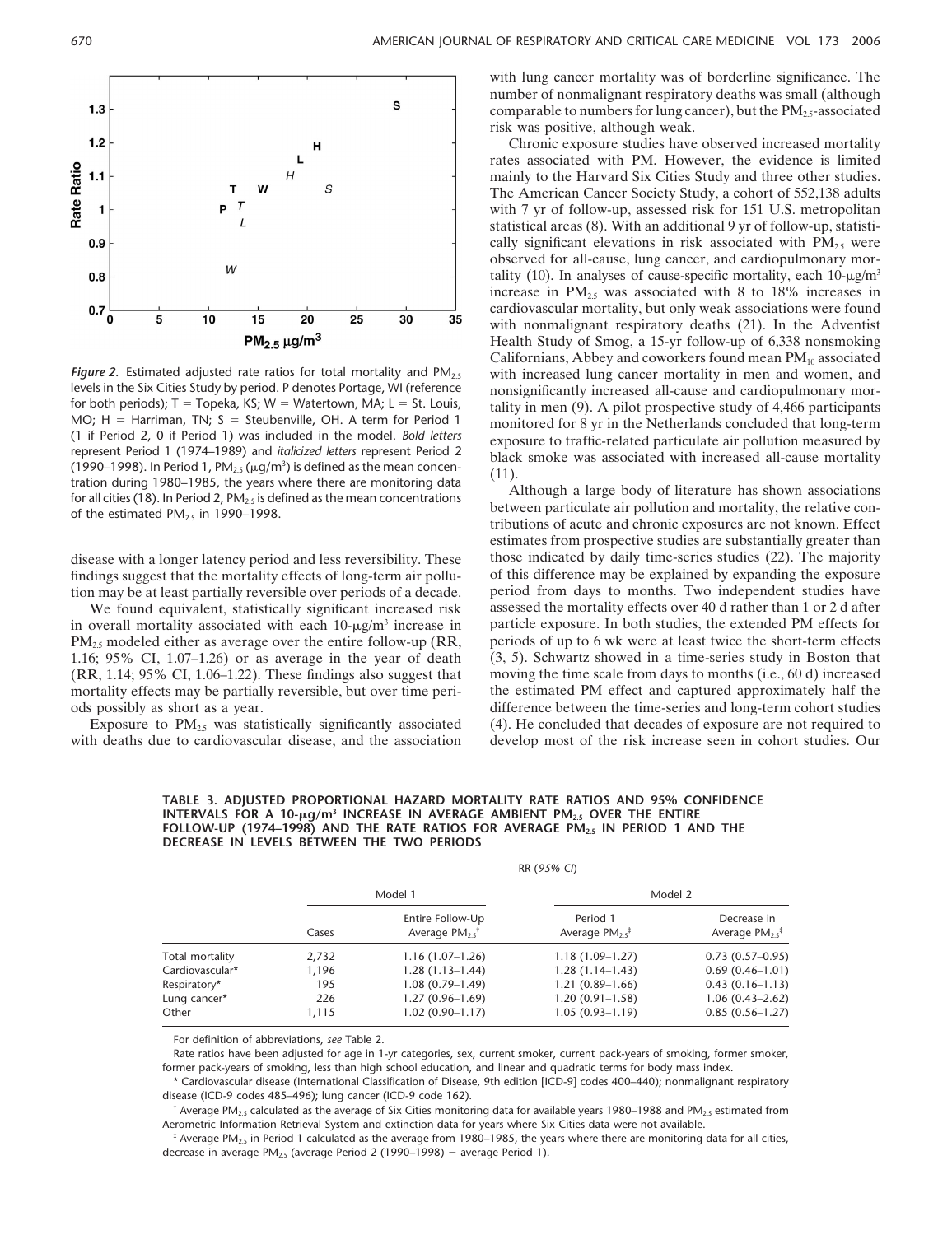results show that PM-associated mortality decreased in the decade of the 1990s compared with the mid-1970s and 1980s, consistent with the decrease in ambient  $PM_{2.5}$  concentrations. Furthermore, the similarity of effect for the annual air pollution metric compared with the mean over the study period (1980– 1998) suggests that air pollution during the last year may be important. At least part of the  $PM<sub>25</sub>$ -associated mortality may be reversible, suggesting ambient  $PM<sub>25</sub>$  is likely associated with exacerbation of existing disease. However, there also appears to be a second independent effect that could be described as development of chronic disease.

Our ability to assess the appropriate time scale is limited because, although  $PM_{2.5}$  levels declined, the ranking of cities did not change substantially over most of the study period. However, the largest improvements in  $PM<sub>2.5</sub>$  concentrations were in cities with the highest initial concentrations. There was also some variation in city-specific annual mean  $PM_{2.5}$  concentrations. We did not examine time periods shorter than 1 yr in this analysis.

The original Six Cities Study mortality analysis has undergone an extensive reanalysis performed by an independent group of researchers (23). The original data were validated, the original findings reproduced, and these estimates were found to be robust to alternative models and to inclusion of other posited cityspecific confounders. Alternative metrics of  $PM_{2.5}$  were not found to alter risk of all-cause mortality during the original period of follow-up (15).

Cardiovascular mortality rates have decreased in the United States over the course of this study (24). However, this improvement in cardiovascular mortality should affect all cities, and should not be larger in cities with the greatest improvement in  $PM_{2.5}$  concentrations. Moreover,  $PM_{2.5}$  concentrations fluctuated year to year, including increases as well as decreases from the preceding year. Yet, using  $PM_{2.5}$  as a time-varying covariate did not noticeably change the association. Thus, long-term secular trends are unlikely to explain our results.

This analysis lacked continuous monitoring of  $PM<sub>2.5</sub>$  levels during the extended follow-up period. Six Cities monitoring of air pollutants ended in 1987 in most cities. The AIRS monitoring network began collecting  $PM_{10}$  data in 1985.  $PM_{2.5}$  measurements did not start until 1999, and even then did not include monitoring in all of the Six Cities or in the original monitoring sites. Therefore, Period 2 is completely dependent on estimated  $PM_{2.5}$  levels. We estimated the levels and patterns of  $PM<sub>2.5</sub>$  during the missing years using city-specific regression of the original Six Cities  $PM_{2.5}$ measurements against the relative humidity–adjusted extinction coefficients from nearby airports and routine  $PM_{10}$  measurements from multiple nearby monitors. We assumed that the local change in  $PM_{2.5}$  would follow the local  $PM_{10}$  and extinction coefficient measurements, and that differences due to siting of the monitors and methodologies would have remained constant. Differences in measurement techniques and measurement locations preclude comparisons with current observations. Estimating the pattern of  $PM<sub>2.5</sub>$  over time using the actual measured  $PM_{10}$  and extinction data has its limitations, but it is likely to be closer to reality than extrapolating levels beyond the available sampling data, as has been done previously (15).

Follow-up information on individual risk factors was available during the course of the first 12 yr of follow-up. Three follow-up questionnaires were administered to the participants. There was no updated information available on individual risk factors or residence during the extended period of follow-up. In the original study, baseline characteristics were used to control for confounding factors (7). Although these factors were significantly associated with mortality, they did not substantially confound the relationship with air pollution. In the reanalysis, Krewski and colleagues (23) evaluated the effect of updating smoking

status and body mass index during the course of the original study. They restricted the study population to the 81.5% of the people who did not move from their original cities at any time during the study period. These alternative analyses did not change the conclusions about the association of air pollution and mortality. Therefore, we elected to use baseline characteristics in this analysis. We acknowledge that this modeling choice may lead to misclassification of confounders such as smoking status and body mass index, and that the associations of these factors and air pollution may have changed. For example, trends in smoking cessation are different in different parts of the country (25). Although these factors were significantly associated with mortality, they did not substantially confound the relationship with air pollution. In addition, censoring movers as defined in Krewski and colleagues' analysis (23) at the start of the continued follow-up or excluding all movers from the analysis did not change our results (data not presented). A limitation of this analysis is that individual level covariates were not available for this population in the second period of follow-up.

In this extended follow-up during a time of air pollution reductions, we had a unique opportunity to assess the effect of recent versus past exposures. City-specific average  $PM_{2.5}$  levels were lower in the extended follow-up during the 1990s than in the first follow-up (1974–1989) and mortality risk ratios in this period also were lower. This suggests that the  $PM_{2.5}$ -associated mortality in this 25-yr follow-up was at least in part reversible.

*Conflict of Interest Statement***:** None of the authors have a financial relationship with a commercial entity that has an interest in the subject of this manuscript.

*Acknowledgment***:** The authors thank William Cormack Ramsey, Elizabeth Solomon, and Martha Fay for their work in tracking participants and Jaime Hart and Allan Heff for their help with manuscript preparation.

#### **References**

- 1. Pope CA III, Dockery DW. Epidemiology of particle effects. In: Holgate ST, Samet JM, Koren HS, Maynard RL, editors. Air pollution and health. San Diego, CA: Academic Press; 1999. pp. 673–706.
- 2. U.S. Environmental Protection Agency. Air quality criteria for particulate matter. Washington, DC: U.S. Environmental Protection Agency, Office of Research and Development; 1996. Publication No. EPA/600/ P-95/001cF.
- 3. Goodman PG, Dockery DW, Clancy L. Cause-specific mortality and the extended effects of particulate pollution and temperature exposure. *Environ Health Perspect* 2004;112:179–185.
- 4. Schwartz J. Harvesting and long term exposure effects in the relation between air pollution and mortality. *Am J Epidemiol* 2000;151:440– 448.
- 5. Zanobetti A, Schwartz J, Samoli E, Gryparis A, Touloumi G, Atkinson R, Le Tertre A, Bobros J, Celko M, Goren A, *et al.* The temporal pattern of mortality responses to air pollution: a multicity assessment of mortality displacement. *Epidemiology* 2002;13:87–93.
- 6. Zeger SL, Dominici F, Samet J. Harvesting-resistant estimates of air pollution effects on mortality. *Epidemiology* 1999;10:171–175.
- 7. Dockery DW, Pope CA III, Xu X, Spengler JD, Ware JH, Fay ME, Ferris BG Jr, Speizer FE. An association between air pollution and mortality in six US cities. *N Engl J Med* 1993;329:1753–1759.
- 8. Pope CA III, Thun MJ, Namboodiri MM, Dockery DW, Evans JS, Speizer FE, Heath CW Jr. Particulate air pollution as a predictor of mortality in a prospective study of U.S. adults. *Am J Respir Crit Care Med* 1995;151:669–674.
- 9. Abbey DE, Nishino N, McDonnell WF, Burchette RJ, Knutsen SF, Lawrence Beeson W, Yang JX. Long-term inhalable particles and other air pollutants related to mortality in nonsmokers. *Am J Respir Crit Care Med* 1999;159:373–382.
- 10. Pope CA III, Burnett RT, Thun MJ, Calle EE, Krewski D, Ito K, Thurston GD. Lung cancer, cardiopulmonary mortality, and long-term exposure to fine particulate air pollution. *JAMA* 2002;287:1132–1141.
- 11. Hoek G, Brunekreef B, Goldbohm S, Fischer P, van den Brandt PA. Association between mortality and indicators of traffic-related air pollution in the Netherlands: a cohort study. *Lancet* 2002;360:1203–1209.